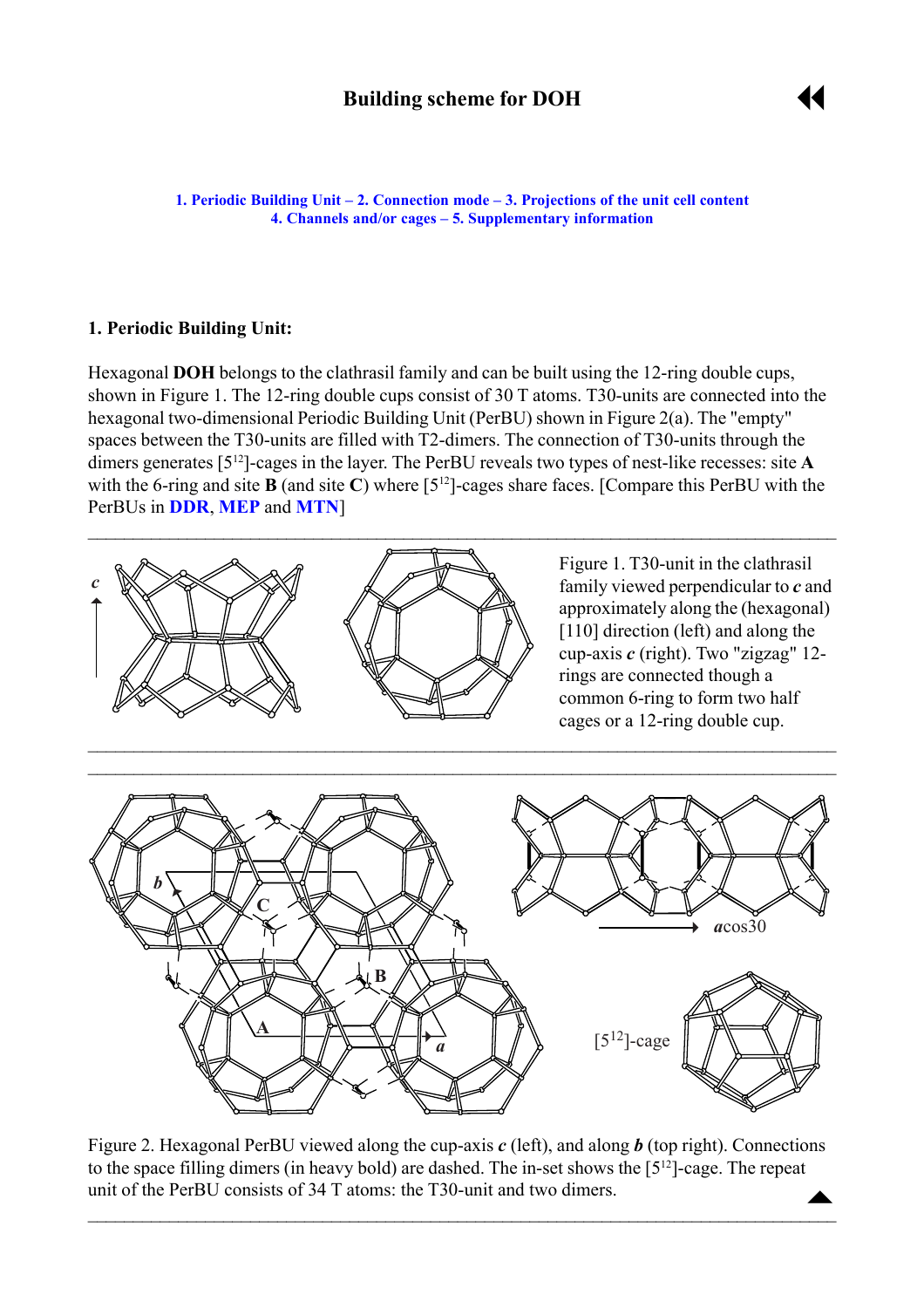# <span id="page-1-0"></span>**2. Connection mode:**

Neighboring PerBUs can be connected through O-bridges along +*c* in three different ways:

**(1)** the second PerBU is shifted by  $+(2/3a + 1/3b)$  before connecting it to the first PerBU. The T30units in the second PerBU are centered at (2/3, 1/3). This position is usually denoted as the **B** position as illustrated in Figure 2. The same connection mode can be repeated: a third PerBU1 is shifted with respect to the second layer by (again)  $+(2/3a + 1/3b)$ . The T30-units are now centered at (4/3, 2/3) [or, equivalently, at (1/3, 2/3)]. This position is called the **C** position. Adding a fourth layer with the same connection mode gives a shift with respect to the first layer of  $(2a + b)$  [or zero, i.e. the **A** position]. The resulting stacking sequences, exhibiting the same connection mode, are denoted as *AB*, *BC* and *CA*, respectively, in analogy to stacking of dense packed spheres. The connection mode is illustrated in Figure 3(a).

**(2)** the second and third PerBUs are shifted by  $-(2/3a + 1/3b)$  before connecting them along +*c* to the previous PerBU. The resulting stacking sequences *AC*, *CB* and *BA*, with the same connection mode are obtained. The connection mode of the *AC* stacking is equal to the *AB* (or *BC*, or *CA*) connection mode and is therefore not shown separately in Figure 3.

**(3)** the second PerBU has a zero lateral shift along *a* and *b*. This connection mode leads to an *AA*, **BB** or *CC* stacking sequence depending on whether the added PerBU is connected to a PerBU with T30-units in the **A**, **B** or **C** position, respectively. The connection mode is illustrated in Figure 3(b).



Figure 3. (a): Connection mode **(1)** (*AB*, *BC* or *CA* connection mode) viewed approximately along [110] (left). In the perspective drawing only one set of **A**, **B** and **C** positions in each (shifted) PerBU is given in order to illustrate the new inter-layer cages formed. The projection along *b* (bottom right) shows the connection mode between complete PerBUs. The inter-layer cages are shown at the top right. [Figure 3 is continued on next page]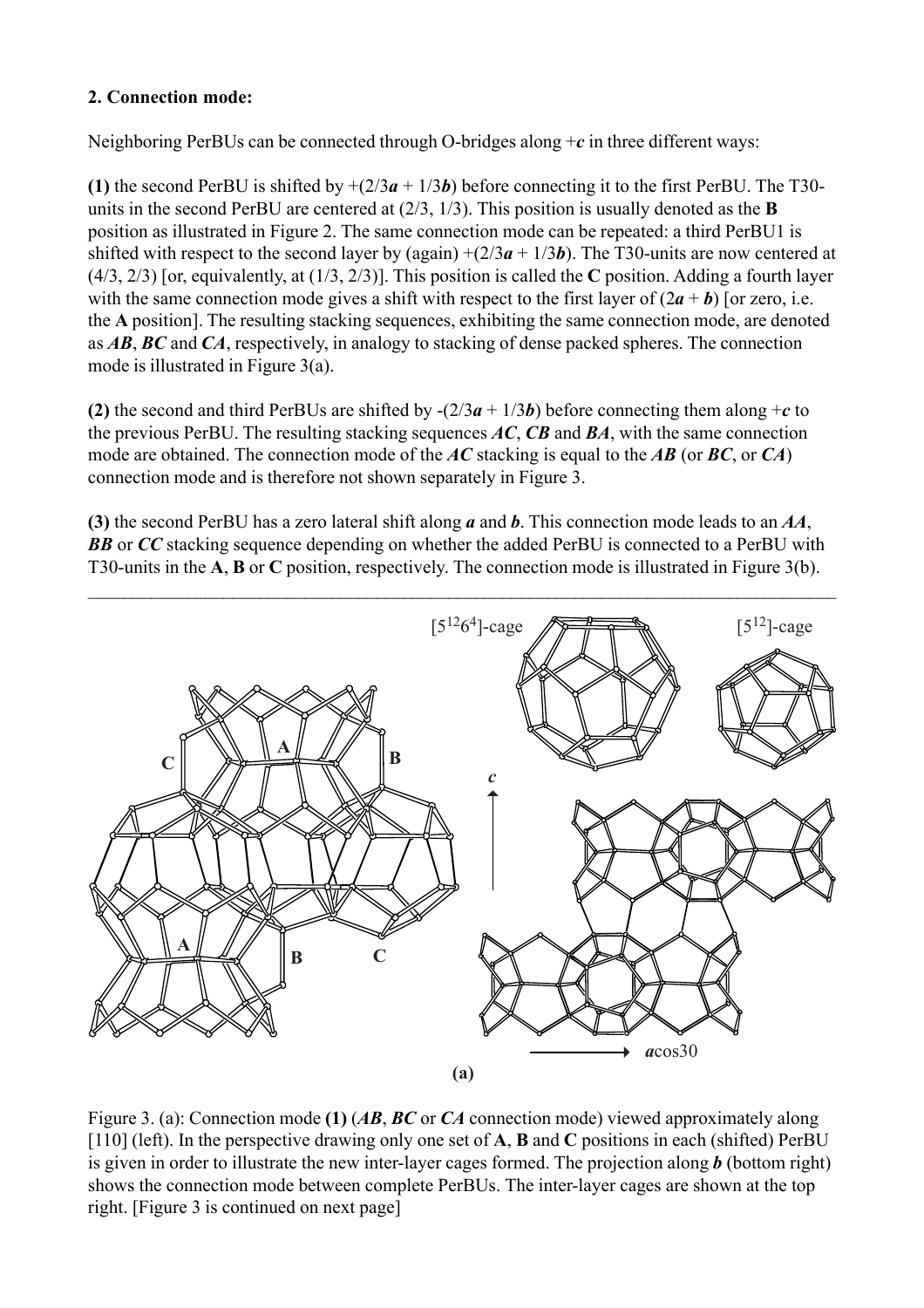<span id="page-2-0"></span>

Figure 3 [Cont'd]. (b): Connection mode (3)  $(AA, BB)$  or *CC* connection mode) viewed approximately along [110] (left). In the perspective drawing only one set of **A**, **B** and **C** positions in each (shifted) PerBU is given in order to illustrate the new inter-layer cages formed. The projection along *b* (bottom right) shows the connection mode between complete PerBUs. The inter-layer cages are shown at the top right. In **DOH** only connection mode **(3)** is observed. [In **[MTN](http://www.iza-structure.org/databases/ModelBuilding/MTN.pdf)** only mode **(1)** is observed]  $\blacktriangle$ 

 $\overline{\phantom{a}}$ 

# **3. Projections of the unit cell content:** See Figure 4.



 $\triangle$ Figure 4. Unit cell content in **DOH** viewed along [110] (left), along *b* (middle), and along *c* (right). In the perspective drawing (left) each PerBU is represented by one T30-unit. The stacking sequence is given in italics. The italic letters give the position of the T30-unit relative to the **A** position in the first PerBU.

 $\mathcal{L}_\mathcal{L} = \{ \mathcal{L}_\mathcal{L} = \{ \mathcal{L}_\mathcal{L} = \{ \mathcal{L}_\mathcal{L} = \{ \mathcal{L}_\mathcal{L} = \{ \mathcal{L}_\mathcal{L} = \{ \mathcal{L}_\mathcal{L} = \{ \mathcal{L}_\mathcal{L} = \{ \mathcal{L}_\mathcal{L} = \{ \mathcal{L}_\mathcal{L} = \{ \mathcal{L}_\mathcal{L} = \{ \mathcal{L}_\mathcal{L} = \{ \mathcal{L}_\mathcal{L} = \{ \mathcal{L}_\mathcal{L} = \{ \mathcal{L}_\mathcal{$